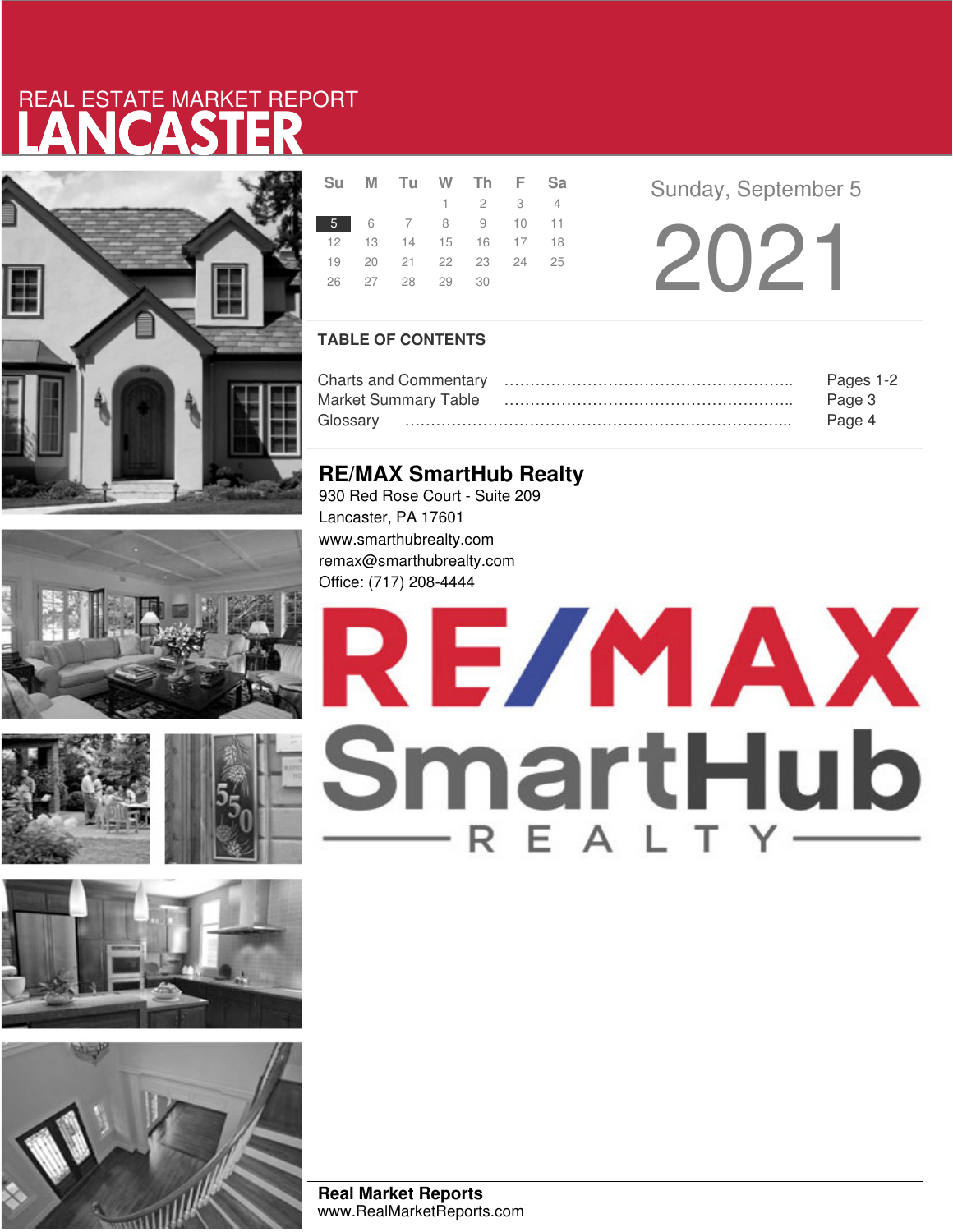

Sunday, September 5, 2021

at the real estate market. Currently there are 903 sales pending in the market overall, leaving 481 listings still for sale. The resulting pending ratio is 65.2% (903 divided by 1,384). So you might be asking yourself, that's great... but what exactly does it mean? I'm glad you asked! *Let's take a look*

The pending ratio indicates the supply & demand of the market. Specifically, a high ratio means that listings are in demand and quickly going to contract. Alternatively, a low ratio means there are not enough qualified buyers for the existing supply.

**"Current inventory is described as very active."**

Office: (717) 208-4444 RE/MAX SmartHub Realty remax@smarthubrealty.com

Taking a closer look, we notice that the \$200K - \$250K price range has a relatively large number of contracts pending sale.

We also notice that the \$700K + price range has a relatively large inventory of properties for sale at 57 listings. The average list price (or asking price) for all properties in this market is \$451,120.





A total of 3312 contracts have closed in the last 6 months with an average sold price of \$295,207. Breaking it down, we notice that the \$200K - \$250K price range contains the highest number of sold listings.

Alternatively, a total of 477 listings have failed to sell in that same period of time. Listings may fail to sell for many reasons such as being priced too high, having been inadequately marketed, the property was in poor condition, or perhaps the owner had second thoughts about selling at this particular time. The \$200K - \$250K price range has the highest number of off-market listings at 62 properties.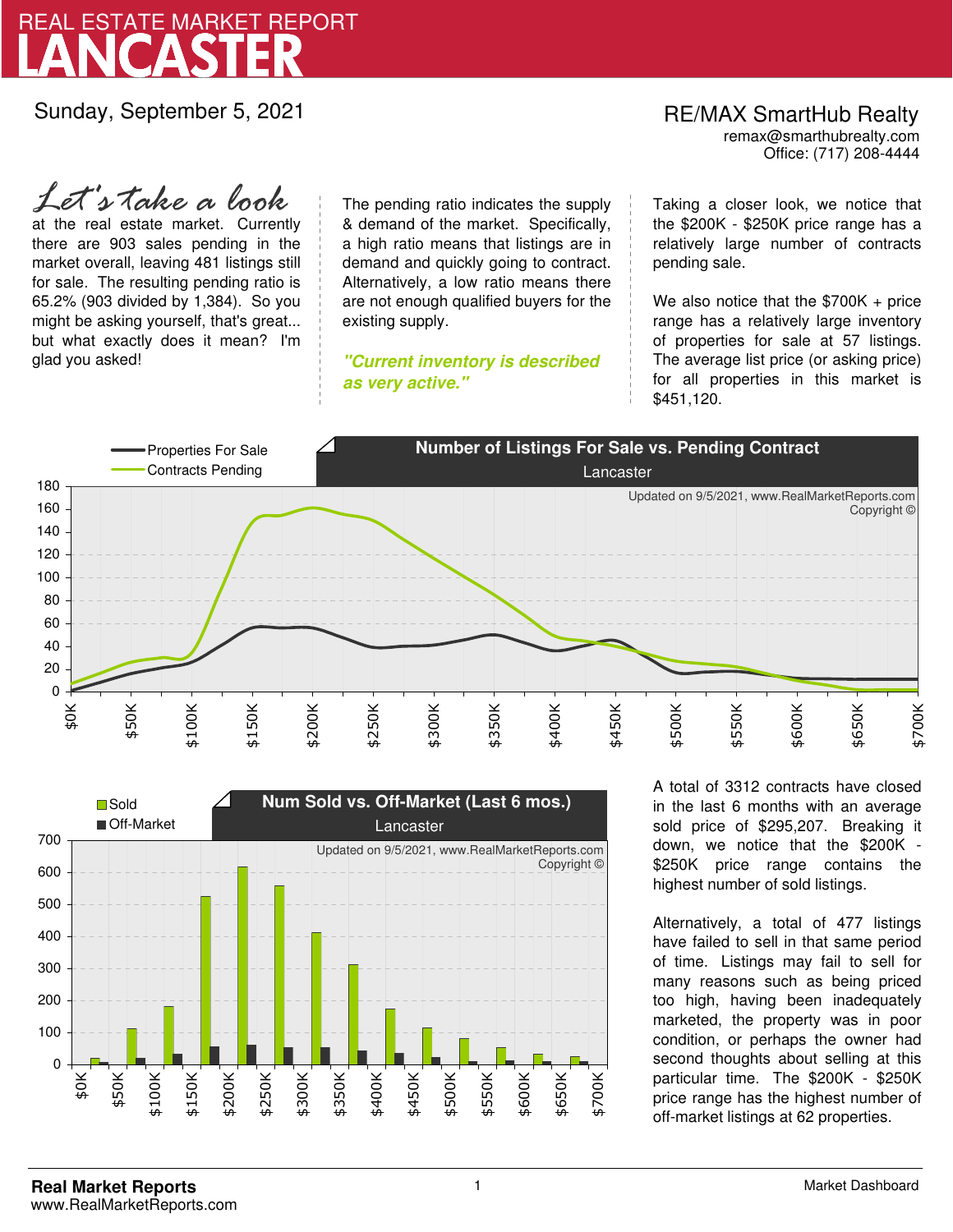# LANCASTER REAL ESTATE MARKET REPORT

Sunday, September 5, 2021

## Office: (717) 208-4444 RE/MAX SmartHub Realty remax@smarthubrealty.com

Looking at the chart to the right, you might be wondering why average days on market (DOM) is important. This is a useful measurement because it can help us to determine whether we are in a buyer's market (indicated by high DOM), or a seller's market (indicated by low DOM). Active listings (properties for sale) have been on the market for an average of 118 days.

Analysis of sold properties for the last six months reveals an average sold price of \$295,207 and 19 days on market. Notice that properties in the \$150K - \$200K price range have sold quickest over the last six months.

The recent history of sales can be seen in the two charts below. The average sold price for the last 30 days was \$314,769 with an average DOM of 17 days.

Since the recent DOM is less than the average DOM for the last 6 months, it is a positive indicator for demand. It is always important to realize that real estate markets can fluctuate due to many factors, including shifting interest rates, the economy, or seasonal changes.



# **"The average list-to-sales ratio for this area is 101.3%."**

Ratios are simple ways to express the difference between two values such as list price and sold price. In our case, we typically use the list-to-sale ratio to determine the percentage of the final list price that the buyer ultimately paid. It is a very common method to help buyers decide how much to offer on a property.

Analysis of the absorption rate indicates an inventory of 0.9 months based on the last 6 months of sales. This estimate is often used to determine how long it would take to sell off the current inventory of properties if all conditions remained the same. It is significant to mention that this estimate does not take into consideration any additional properties that will come onto the market in the future.



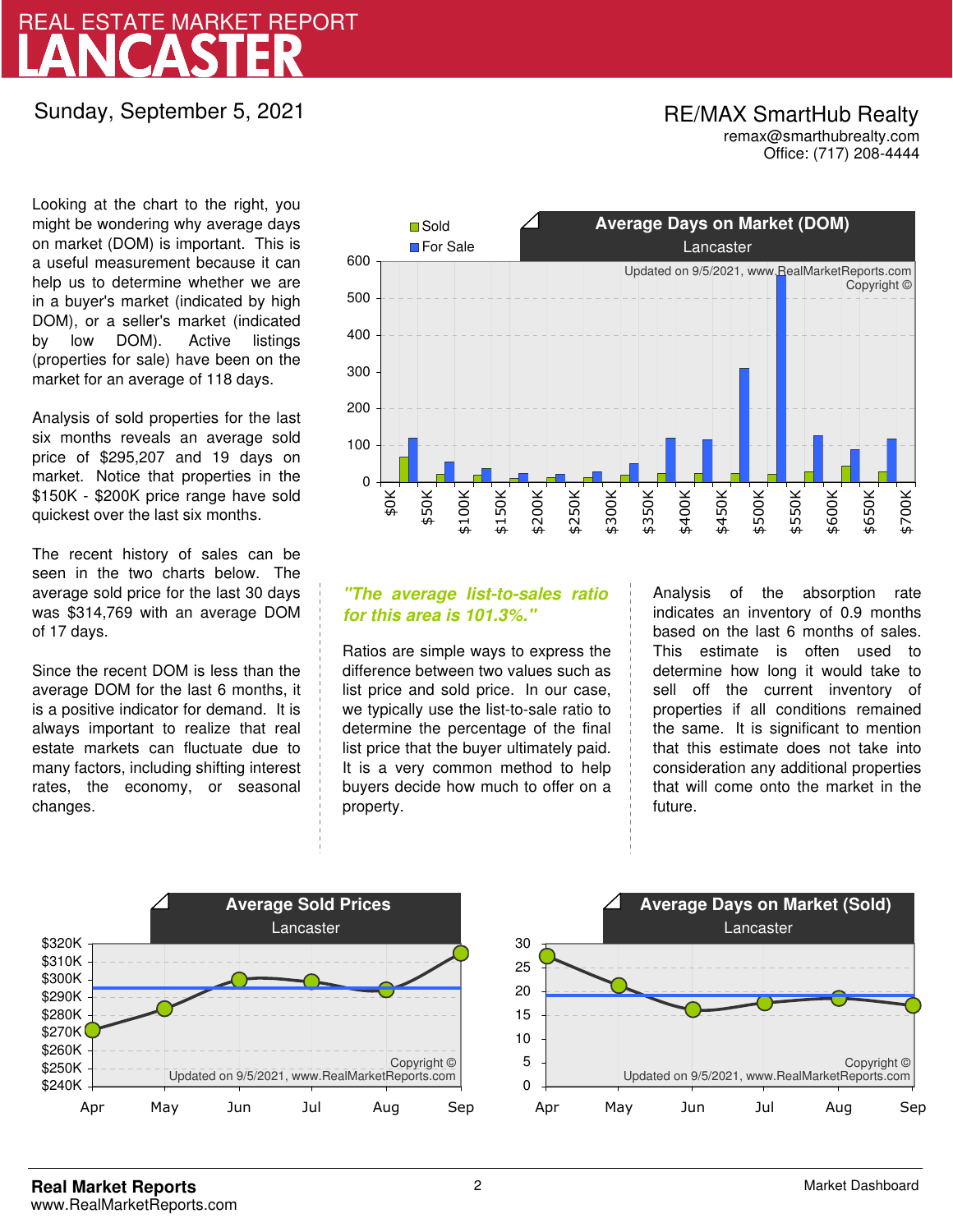# LANCASTER REAL ESTATE MARKET REPORT

Sunday, September 5, 2021

# RE/MAX SmartHub Realty

Office: (717) 208-4444 remax@smarthubrealty.com

|                                    |                    | <b>Contracts Pending [2]</b> |            |                   | Off-Market in the Last 6 Months [3] |                               |              |              |            |                   | <b>Absorption Rate</b> |                   |  |              |      |
|------------------------------------|--------------------|------------------------------|------------|-------------------|-------------------------------------|-------------------------------|--------------|--------------|------------|-------------------|------------------------|-------------------|--|--------------|------|
|                                    |                    | For Sale <sup>[1]</sup>      |            |                   |                                     | Sold in the Last 6 Months [4] |              |              |            |                   |                        |                   |  |              |      |
|                                    | <b>Price Range</b> | Total                        | Avg        | Avg               | Total                               | Pending                       | <b>Total</b> | <b>Total</b> | Avg        | Avg Orig          | Avg                    | Avg               |  | List to      | Mos. |
| Min.                               | Max.               | <b>Num</b>                   | <b>DOM</b> | <b>List Price</b> | <b>Num</b>                          | Ratio                         | <b>Num</b>   | <b>Num</b>   | <b>DOM</b> | <b>List Price</b> | <b>List Price</b>      | <b>Sold Price</b> |  | <b>Sales</b> |      |
| \$0                                | \$49,999           | $\mathbf{1}$                 | 121        | \$40,000          | $\overline{7}$                      | 87.5%                         | 9            | 21           | 69         | \$33,981          | \$32,495               | \$30,210          |  | 93.0%        | 0.3  |
| \$50,000                           | \$99,999           | 16                           | 56         | \$84,824          | 26                                  | 61.9%                         | 22           | 112          | 23         | \$81,637          | \$80,223               | \$77,621          |  | 96.8%        | 0.9  |
| \$100,000                          | \$149,999          | 26                           | 38         | \$127,081         | 34                                  | 56.7%                         | 33           | 183          | 19         | \$131,491         | \$130,487              | \$129,091         |  | 98.9%        | 0.9  |
| \$150,000                          | \$199,999          | 56                           | 25         | \$177,415         | 148                                 | 72.5%                         | 56           | 527          | 11         | \$172,365         | \$174,481              | \$175,997         |  | 100.9%       | 0.6  |
| \$200,000                          | \$249,999          | 56                           | 22         | \$226,409         | 161                                 | 74.2%                         | 62           | 618          | 13         | \$216,682         | \$220,542              | \$223,449         |  | 101.3%       | 0.5  |
| \$250,000                          | \$299,999          | 39                           | 29         | \$270,999         | 150                                 | 79.4%                         | 55           | 559          | 14         | \$266,093         | \$266,757              | \$270,972         |  | 101.6%       | 0.4  |
| \$300,000                          | \$349,999          | 41                           | 51         | \$324,539         | 117                                 | 74.1%                         | 54           | 412          | 20         | \$305,695         | \$312,953              | \$320,142         |  | 102.3%       | 0.6  |
| \$350,000                          | \$399,999          | 50                           | 120        | \$378,240         | 85                                  | 63.0%                         | 44           | 314          | 26         | \$357,351         | \$364,698              | \$371,250         |  | 101.8%       | 1.0  |
| \$400,000                          | \$449,999          | 36                           | 116        | \$420,529         | 49                                  | 57.6%                         | 36           | 175          | 26         | \$404,192         | \$411,054              | \$421,865         |  | 102.6%       | 1.2  |
| \$450,000                          | \$499,999          | 45                           | 310        | \$476,203         | 40                                  | 47.1%                         | 23           | 116          | 24         | \$459,409         | \$465,794              | \$470,685         |  | 101.1%       | 2.3  |
| \$500,000                          | \$549,999          | 17                           | 563        | \$521,687         | 27                                  | 61.4%                         | 11           | 82           | 23         | \$505,078         | \$508,716              | \$520,009         |  | 102.2%       | 1.2  |
| \$550,000                          | \$599,999          | 18                           | 128        | \$576,820         | 22                                  | 55.0%                         | 12           | 55           | 30         | \$567,601         | \$571,467              | \$571,612         |  | 100.0%       | 2.0  |
| \$600,000                          | \$649,999          | 12                           | 89         | \$628,308         | 10                                  | 45.5%                         | 10           | 33           | 46         | \$615,959         | \$622,028              | \$621,431         |  | 99.9%        | 2.2  |
| \$650,000                          | \$699,999          | 11                           | 118        | \$672,109         | $\overline{c}$                      | 15.4%                         | 10           | 26           | 29         | \$671,998         | \$670,137              | \$670,230         |  | 100.0%       | 2.5  |
| \$700,000                          | $\ddot{}$          | 57                           | 187        | \$1,335,681       | 25                                  | 30.5%                         | 40           | 79           | 65         | \$913,181         | \$934,286              | \$930,984         |  | 99.6%        | 4.3  |
| <b>Market Summary &gt;&gt;&gt;</b> |                    | 481                          | 118        | \$451,120         | 903                                 | 65.2%                         | 477          | 3,312        | 19         | \$287,490         | \$291,435              | \$295,207         |  | 101.3%       | 0.9  |

Status = [1] ACT; [2] PND; [3] WTH, EXP, CNL; [4] CLS

CountyOrParish = Lancaster

PropertyType = Residential

1

Date Range = 03/07/2021 to 09/05/2021 009/05/2021 Data believed to be accurate but not guaranteed.